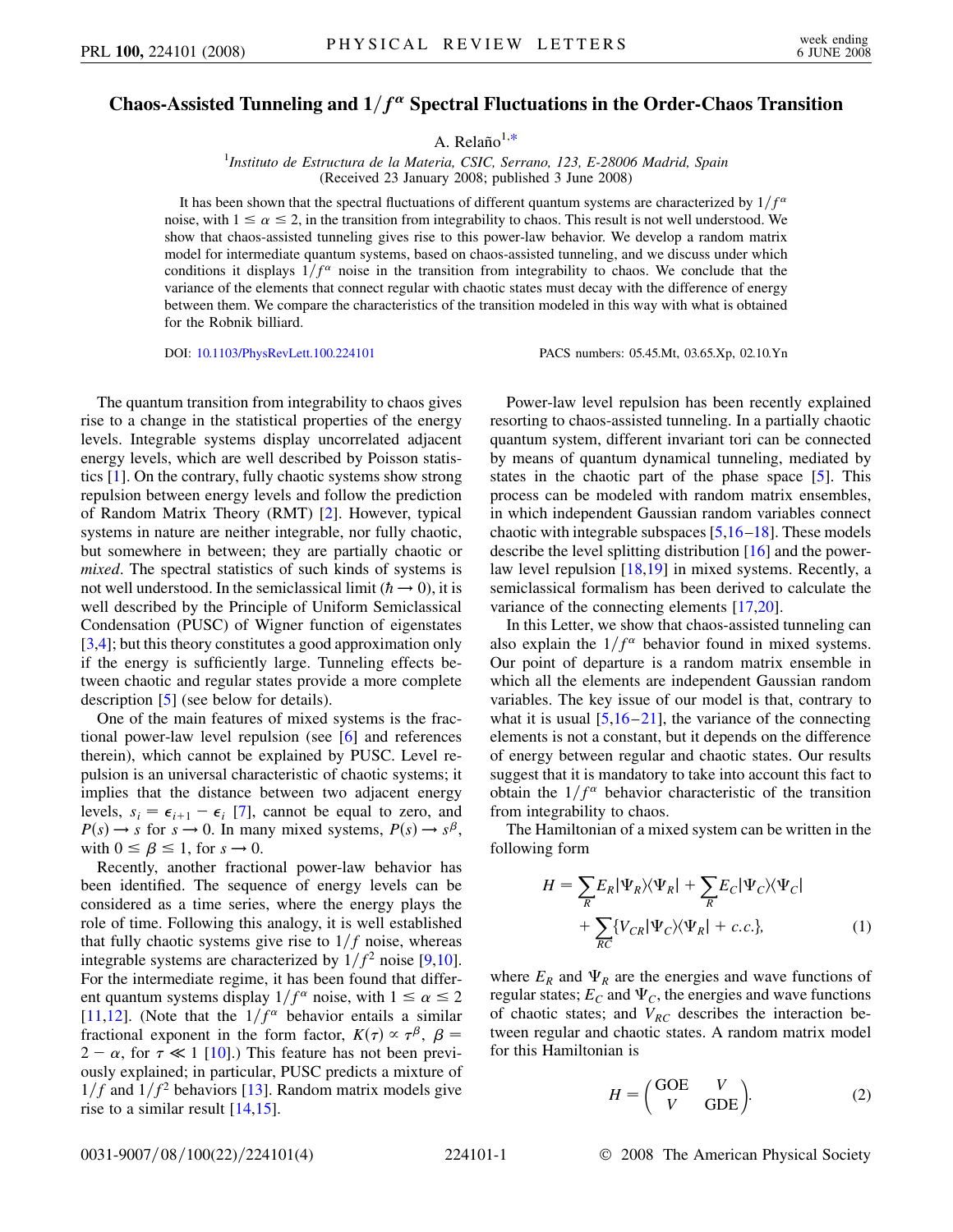Gaussian Orthogonal Ensemble (GOE) and Gaussian Diagonal Ensemble (GDE) represent square diagonal submatrices, whose elements are the eigenvalues of a matrix belonging to the GOE and a matrix belonging to the GDE, respectively; they describe the chaotic and the regular energy levels. *V* determines the tunneling rate between these states.

If we set *V* to zero, this model implements the scenario of PUSC, giving rise to the Berry-Robnik nearest neighbor distribution [[4](#page-3-4)]. Its only free parameter is the ratio between the number of chaotic  $N_c$  and regular states  $N_R$ , which is equivalent to the ratio of the corresponding parts of the classical phase space,  $\rho = N_R/(N_C + N_R)$ .

To model chaos-assisted tunneling, we introduce a *V* matrix composed by independent Gaussian random variables. The variance of these elements is usually taken as a constant, estimated by means of semiclassical arguments  $[17,19,20]$  $[17,19,20]$  $[17,19,20]$  $[17,19,20]$  or fitted as a free parameter  $[5,16,18,21]$  $[5,16,18,21]$  $[5,16,18,21]$  $[5,16,18,21]$  $[5,16,18,21]$ . Such a model reproduces the fractional level repulsion, but, as we will see below, it does not give rise to  $1/f^{\alpha}$  noise in the transition form order to chaos. Here, we consider a more complex model: we assume that the amplitude of the connecting depends on the difference of energy between the connected states  $\langle \Psi_C | H | \Psi_R \rangle = f(|E^C - E^R|).$ 

To implement this assumption, the elements  $V_{ij}$  are generated as Gaussian random variables, with a nonconstant variance  $\sigma_{ij} = f(|E_i^C - E_j^R|)$ . We build the model in terms of the average values of the energy levels  $E_i^C$  and  $E_j^R$ to assure that it is well defined by a single probability distribution—the sequences of actual chaotic  ${E<sub>i</sub><sup>C</sup>}$  and regular  $\{E_j^R\}$  energy levels are different for each matrix.

Let us consider two levels at energies  $E_C$  and  $E_R$  =  $E_C + d$  that have a finite width and are described by Gaussians with variances  $\sigma_R$  and  $\sigma_C$ , respectively. As tunneling only takes place between states with the same energy [\[5\]](#page-3-5), it is reasonable to consider that the tunneling amplitude is proportional to the overlap between these two Gaussians, which can be measured as the area below their intersection. In general, this gives rise to an involved expression, which consists of a sum of several error functions, depending on  $\sigma_C$ ,  $\sigma_R$ , and *d*; its decay is faster or slower in function of the specific values of these parameters. As a simplified model, we propose an exponential function

$$
\sigma_{ij} = \exp(-\lambda |\overline{E_i^C} - \overline{E_j^R}|), \tag{3}
$$

<span id="page-1-1"></span><span id="page-1-0"></span>which only depends on two independent parameters: the ratio between regular and chaotic states,  $\rho$ , and the decay rate of the *V* elements,  $\lambda$ . This function has the advantage that it is more tractable than the sum of several error functions, giving rise to a similar decay, depending on the value of  $\lambda$ . As a more realistic model, we also propose

$$
\sigma_{ij} = 1 - \text{Erf}(\gamma | \overline{E_i^C} - \overline{E_j^R}|). \tag{4}
$$

If we consider that the connected regular and chaotic levels If we consider that the connected regular and chaotic levels<br>have the same width  $\sigma$ , then  $1/\gamma = \sqrt{2}\sigma$ ; thus, both parameters of the model  $\rho$  and  $\gamma$  can be directly related to physical magnitudes. We will see that both choices for  $\sigma_{ij}$  give rise to similar results.

What follows is a numerical diagonalization of this set of random matrices. We have built the chaotic part of the Hamiltonian diagonalizing GOE matrices with dimension  $N = 3000\rho$ , and the regular part generating  $N =$  $3000(1 - \rho)$  uncorrelated random Gaussian variables. Both sequences have been rescaled such that their mean density of levels is equal to a Gaussian with  $\mu = 0$  and  $\sigma = 1$ ; thus, all the variables of the model are Gaussian. *V* matrices have been built considering that, in this case,  $E_i^{R,C} = \sqrt{2} \{ \text{Erf}^{-1} [(2i - N^{R,C})/N^{R,C} ] \}$ , where  $\text{Erf}^{-1}$  is the inverse of the error function. To avoid spurious effects due to the unfolding procedure, we analyze only sequences of 1000 levels coming from the central part of each spectrum.

To study the spectral fluctuations, we use the statistic  $\delta_n = \epsilon_{n+1} - \epsilon_1 - n$ , where  $\{\epsilon_i\}$  is the sequence of unfolded energy levels [[7](#page-3-7)]. We are interested in its power spectrum

$$
P_k^{\delta} = \left| \frac{1}{\sqrt{N}} \sum_{n=1}^{N} \delta_n \exp\left(\frac{-2\pi i k n}{N}\right) \right|^2.
$$
 (5)

In Fig. [1,](#page-2-0) we show the average power spectrum  $\langle P_k^{\delta} \rangle$ calculated with Eq. [\(3](#page-1-0)), for six representative values of  $\rho$ and  $\lambda$ ; it is obtained averaging over 20 different matrices for each value of  $\rho$  and  $\lambda$ . Solid lines represent the leastsquare fit to a power law  $\langle P_k^{\delta} \rangle = A/k^{\alpha}$ . The results of the fitting procedure are shown in the fourth column of Table [I](#page-2-1). We can see that all the cases depicted display a power-law behavior of  $\langle P_k^{\delta} \rangle$  for different values of  $\alpha$ , which cover the complete transition from integrability to chaos. The first points do not follow this power law because the unfolding procedure introduces spurious effects in them [[22](#page-3-21)]. There is also a small discrepancy between the numerical results and the power-law fit in the high-frequency region; this is expected to occur for any value of  $\alpha$ , since the  $1/f^{\alpha}$ behavior is an approximation which is not accurate in the high-frequency region for both fully chaotic ( $\alpha = 1$ ) and integrable ( $\alpha = 2$ ) limits [[10](#page-3-9)]. Similar results are obtained with Eq.  $(4)$ .

To check that this model also displays fractional level repulsion, we have fitted the numerical results to the Brody formula for the nearest neighbor spacing distribution [[8\]](#page-3-22),  $P(s) \sim s^{\omega}$ ,  $s \ll 1$ . The results are shown in the fifth column of Table [I](#page-2-1). As it has been previously obtained in some systems  $[11]$ , we can see that the  $P(s)$  distribution changes faster than  $\langle P_k^{\delta} \rangle$  statistic. This fact can be understood as follows. The  $P(s)$  distribution measures the distance between consecutive energy levels; it takes into account only very short-range correlations. On the contrary,  $\langle P_k^{\delta} \rangle$  statistic measures both short- and long-range correlations; the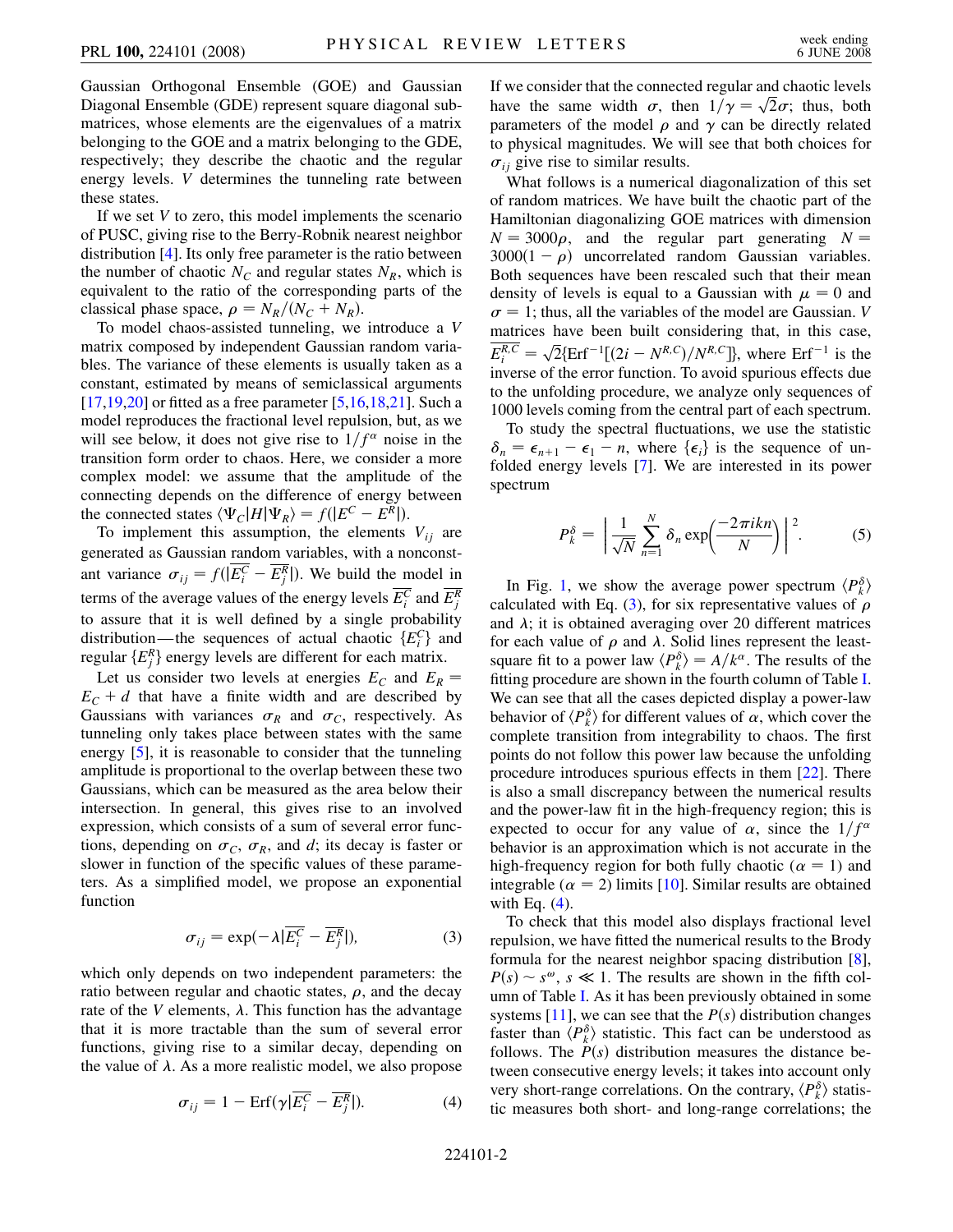<span id="page-2-0"></span>

FIG. 1.  $\langle P_k^{\delta} \rangle$  for six different values of  $\rho$  and  $\lambda$  (see Table [I\)](#page-2-1). Filled circles represent the average numerical results for 20 matrices of  $N = 3000$ ; the solid line is the least-square fit to a power law  $\langle P_k^{\delta} \rangle = A/k^{\alpha}$ .

former ones determine the trend of the high-frequency region, and the last ones, the behavior of the low-frequency region. Thus, a global measure of all the frequencies, as the exponent  $\alpha$ , cannot be univocally related to the Brody parameter.

In Fig. [2](#page-2-2), we compare our model with one in which all the elements of *V* are generated with the same variance  $\sigma$ . We have chosen two intermediate cases between regularity and chaos: for our model, we use Eq. ([3\)](#page-1-0) and  $\rho = 0.5$ ,  $\lambda =$ 

<span id="page-2-1"></span>TABLE I. Results for the exponents  $\alpha$  and  $\omega$  for the cases plotted in Fig. [1.](#page-2-0)

| Fig.           | $\rho$ |      | $\alpha$        | $\omega$          |
|----------------|--------|------|-----------------|-------------------|
| 1a             | 0.8    | 5000 | $1.92 \pm 0.03$ | $0.053 \pm 0.007$ |
| 1 <sub>b</sub> | 0.6    | 1000 | $1.84 \pm 0.03$ | $0.056 \pm 0.006$ |
| 1c             | 0.3    | 250  | $1.74 \pm 0.02$ | $0.36 \pm 0.04$   |
| 1d             | 0.1    | 250  | $1.47 \pm 0.03$ | $0.89 \pm 0.02$   |
| 1e             | 0.1    | 100  | $1.30 \pm 0.04$ | $0.90 \pm 0.02$   |
| 1f             | 0.03   | 100  | $1.13 \pm 0.02$ | $0.94 \pm 0.01$   |

30; for the ensemble characterized by a constant variance,  $\rho = 0.5$ ,  $\sigma = 2 \cdot 10^{-3}$ . We plot the numerical results together with the power-law fit for the former ( $\alpha = 1.58 \pm 1.58$ 0*:*01), and the theoretical predictions for chaotic and regular spectra  $[10]$ . We can see that the ensemble with a constant variance does not display a power-law behavior. Instead, the high-frequency region follows the chaotic behavior, whereas the low-frequency region is closer to the regular one. This entails that the transition does not affect uniformly the whole spectrum, but short-range correlations transit to the behavior of chaotic spectra faster than long-range ones; this feature defines a *critical scale* in which the transition takes place. In some systems, this scale has a physical meaning; in [\[14](#page-3-13)], it has been used to estimate the Thouless energy in the Anderson transition. On the contrary, in our model, the transition is manifested over all the scales, and therefore it is not characterized by a critical scale.

To test the applicability of our model, we analyze how the exponent  $\alpha$  changes with the fraction of regular classical trajectories  $\rho$ . This calculation has been previously done for the Robnik billiard, which transits from integra-bility to fully developed chaos [\[11\]](#page-3-10). To compare the curve  $\alpha(\rho)$  of this system with the one obtained with our model, we fix the decay rates of the connecting elements  $\lambda$  and  $\gamma$ and change only  $\rho$  along the transition. This procedure gives rise to a plausible physical scenario; as we have no information about the real coupling between the regular and chaotic states in the Robnik billiard, it is reasonable to assume that it does not change with  $\rho$ . The results are shown in Fig. [3.](#page-3-23) We can see that the Robnik billiard and our model display the same qualitative behavior. In both cases, the major change in the exponent  $\alpha$  happens for almost chaotic phase spaces (when the majority of the states are chaotic, in our model); for  $\rho > 0.1{\text{-}}0.2$ , all the curves change very slowly. From a quantitative point of view,

<span id="page-2-2"></span>

FIG. 2. Comparison between  $\langle P_k^{\delta} \rangle$  obtained with Eq. ([3\)](#page-1-0), for  $\lambda = 30$  (filled circles), and a similar model in which the variance of the elements of *V* is constant  $\sigma = 2 \cdot 10^{-3}$  (empty circles); in both cases,  $\rho = 0.5$ . The solid line represents the power law  $\langle P_k^{\delta} \rangle = A/k^{\alpha}, \ \alpha = 1.58 \pm 0.01$ , and the dotted lines represent the theoretical predictions for GOE and GDE.